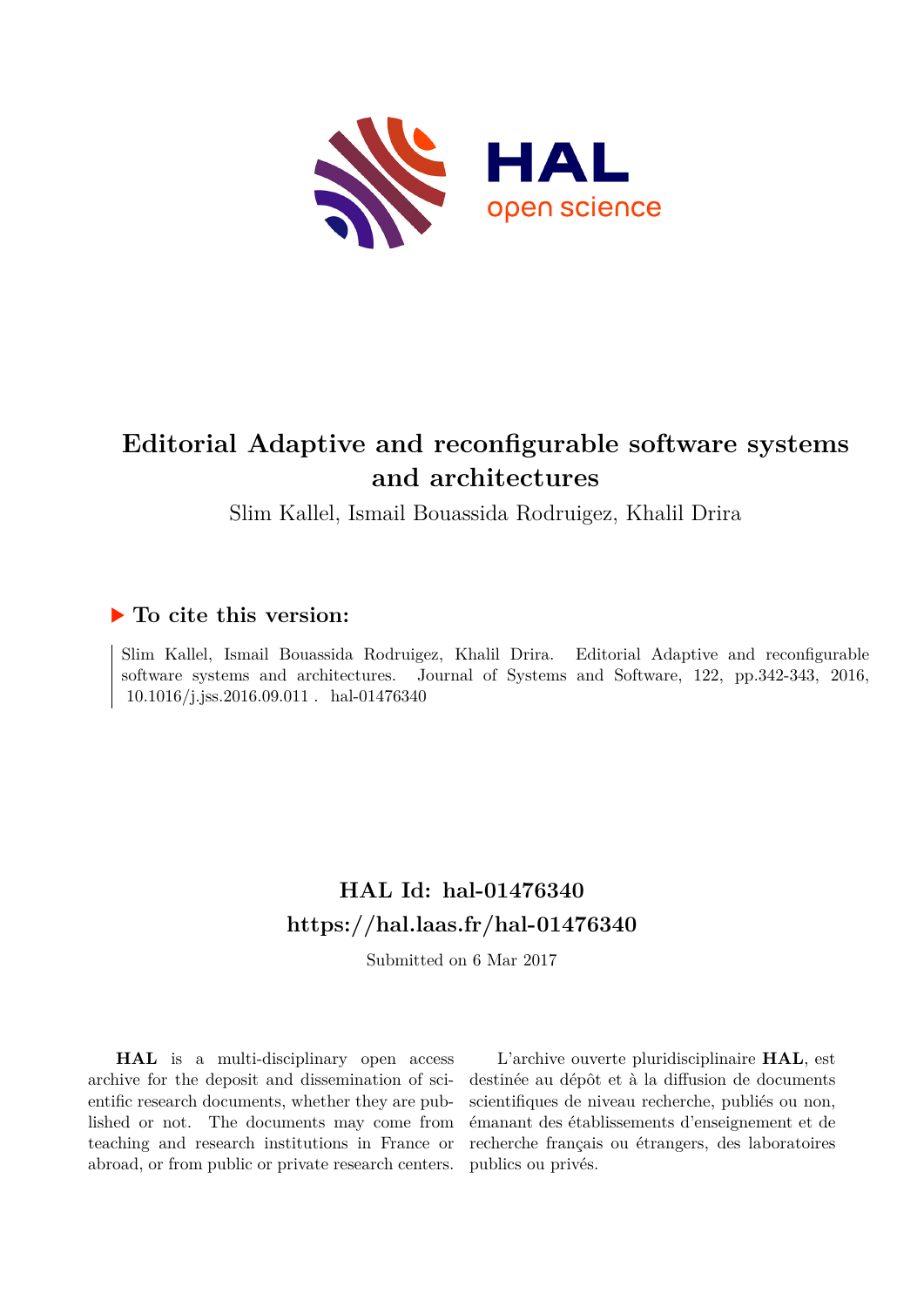#### **Editorial: Adaptive and reconfigurable software systems and architectures**

#### **Slim Kallel, Ismail Bouassida Rodruigez,**

ReDCAD, University of Sfax, B.P. 1173, 3038 Sfax, Tunisia **Khalil Drira LAAS-CNRS, Université de Toulouse, CNRS, Toulouse, France**

### **1. Introduction**

Adaptation is a key requirement for many software systems, such as cloud-based, cyberphysical and mobile systems. These systems are designed to satisfy different needs and expectations of users, in particular the need to take advantage of a service permanently. Such system should be able to adapt its structure and/or behaviour at runtime to cope with changes in their operating environment and user needs.

Several researchers have proposed prominent approaches to specify and implement adaptive systems in many fields including component-based systems, embedded systems, robotics, agent-based systems, artificial intelligence, and fault-tolerance. These approaches have rely on several methods and techniques such as models at runtime, software architecture, middle-wares, and programming paradigms to incorporate monitoring and adaptation capabilities.

This special issue received 43 submissions from an open call and extended versions of the best papers selected from the AROSA (Drira et al., 2014) (track on Adaptive and Reconfigurable Service-oriented and Component-based Applications and Architectures), held in conjunction with the 23rd IEEE WETICE 2014 Conference.

As a result of the review process, we accepted 14 papers, that address different issues related to the adaptive and reconfigurable systems and architectures including contextawareness, cloud computing, web services-based systems, publish–subscribe systems, cyber-physical systems, component-based systems, etc.

### **2. Content of the special issue**

The work of Djoudi et al. (2016) addresses formal design and verification of context-aware systems. It proposes a formal model for these systems in order to facilitate their development and automate the context-aware adaptation decisions. Based on Maude, the authors define a domain-specific modelling language to specify the proposed model elements as well as, their corresponding functionalities. The main idea is to implement a management runtime environment that provides context reuse and dynamic representation of functional components interactions in terms of service invocation. The proposed approach is illustrated through an intelligent system for smart car controlling. The work of Liu et al. (2016) presents the design and implementation of SAND, a fault-tolerant distributed stream processing system for network analytics. The proposed processing system is designed to operate under high-speed network traffic. A strong consistency is given by the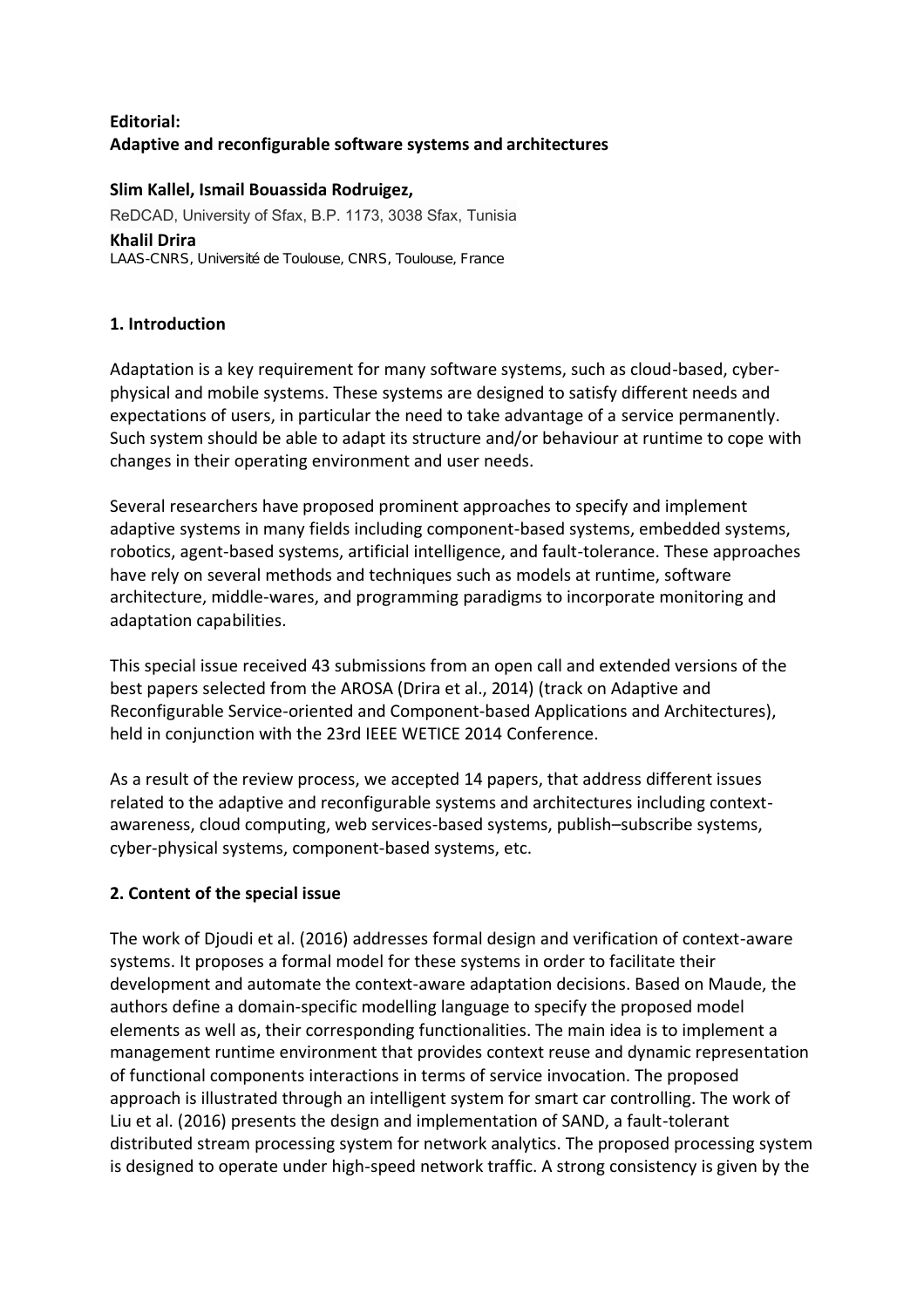fault-tolerant scheme. SAND is used for the implementation of heavy traffic hitter detection as well as policy and charging control for cellular networks.

The work of Mohamed et al. (2016) proposes an extension for Open Cloud Computing Interface (OCCI) to support the different aspects of autonomic computing. The proposed extension describes new resources and links that are generic kinds specialized using OCCI Mixins. The authors propose specific analysis rules and reconfiguration manager to generate reconfiguration actions based on reconfiguration strategies.

The work of Saoud et al. (2016) presents a credibility-based model for assessing web service trust. The proposed model focuses on dealing with strict end-users by using fuzzy clustering to determine an end-user's credibility. Deterministic and probabilistic trust models are introduced for assessing web service trust under uncertainty. Experiments are conducted on the movie-lens dataset to assess the effectiveness of the proposed approaches.

The work of Zernadji et al. (2016) introduces a method that supports web-services architects in analysing and integrating emerging quality requirements into an existing orchestration. Specifically, the method has been conceived in order to let evolve the original orchestration by in automatically integrating architectural patterns, such as adding and removing set of statements in the orchestration, matching with the desired quality aspects.

The work of Durán and Salaün (2016) presents a protocol for runtime reconfiguration of multi-components applications. It is mainly aimed at cloud based applications were creation and destruction virtual machines is an easy and frequent operation. The authors detail the different entities involved in their protocol. Virtual machines hosts several components that can export bindings in order to connect to other components. The authors use the example of a three tier web application to illustrate their description.

The work of Lahyani et al. (2016) proposes an analytical model for latency aware publish/subscribe systems on mobile ad hoc networks. The authors combine both proactive and reactive statistical analysis. The proactive analysis, uses Auto Regression or Auto Regressive Integrated Moving Average models. The reactive analysis uses approximating latency series with Gumbel distribution. The authors use also correlation method when failures are detected or predicted.

The work of Chan et al. (2016) discusses business process variants. Based on a graph-based formalization of business processes, a query language is introduced to determine suitably similar services from a repository to fi a gap in an existing underspecified process. Sequencing constraints (causal and parallel) are taken into account in the matching process.

The work of Gerostathopoulos et al. (2016) presents a design method that addresses dependability and adaptability for cyber-physical systems. The authors suggest define a kind of models where CPS requirements are specified as invariants (representing the system goals). These invariants are iteratively refined and then mapped to components that ensure their satisfaction. These components are organized in architectures that can be adapted at runtime.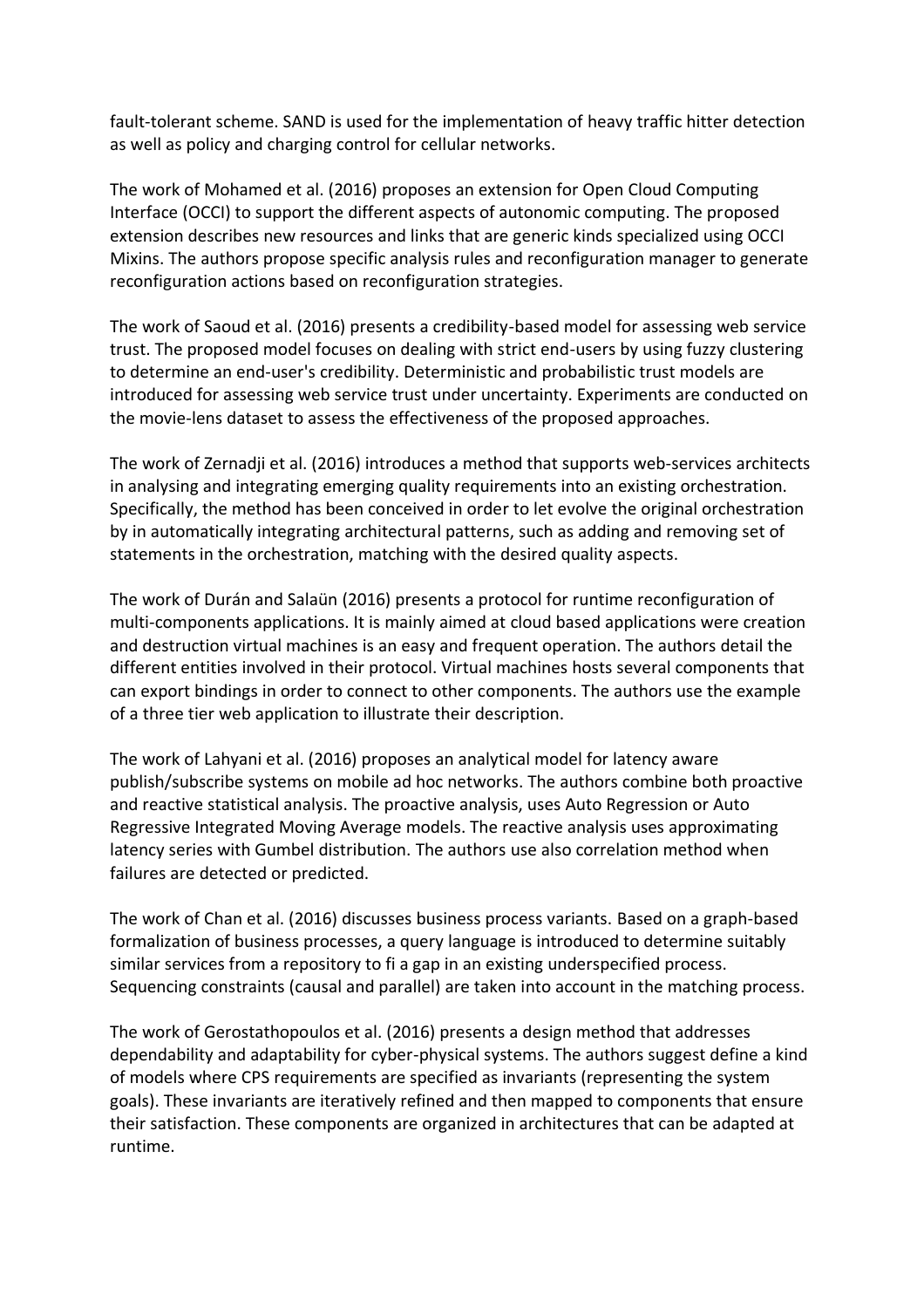The work of Khlif et al. (2016) presents a graph transformation-based approach for validation of quasi-synchronous checkpointing algorithms. They model algorithm execution as a happened-before graph or immediate dependency graph. The authors define a set of transformation rules to check that these graphs are exempt for Z-paths or Z-cycles. These can be used to enable automatic validation of checkpointing patterns in distributed systems.

The work of Gonzalez-Herrera et al. (2016) consists of offering a monitoring system built on top of a distributed environment dedicated to component based software development. In order to ensure an efficient monitoring, the authors propose to perform just-in-time monitoring that decreases the accumulated overhead of the monitoring system.

The work of Buisson et al. (2016) presents an approach for architectural reconfiguration including dynamic software updates. The approach is based on the combination of a reflective middleware as well as a proof assistant. The middleware is able to transform the current state of the system's architecture to the language of the proof assistant. The proof assistant is then used to define and proof the reconfiguration. The reconfiguration is then transformed to the language of the middleware to be executed.

The work of Camara et al. (2016) presents an experience feedback on the re-engineering of an industrial system so that it supports architecture-based self-adaptation. This system, called DCAS, is a cyber-physical system whose main functional goal is to monitor physical devices and manage data requested from these devices. The main extra-functional goal of this system is to preserve a certain level of performance and minimize the runtime cost, whenever devices have delays to answer requests, lowering thus the performance, or whenever active processors are under-used.

The work of Pradhan et al. (2016) proposes an integrated design tool suite for model-based development of component-based applications. Based on the design, a run-time system was developed to provide the information about the ability to meet the operational deadlines and required network quality-of-service, the schedulability of all the application tasks, and the feedback about the resilience of the system.

#### **Acknowledgements**

This special issue has been achieved by a number of collaborations: We would like to thank W.K. Chan, the special issues editor of Journal of Systems and Software for his support and help during the entire process of publication. The guest editors thank the referees who devoted part of their time to review and provide useful suggestions. Moreover, guest editors are most grateful to the authors for their valuable contributions and efforts to improve their papers in accordance with the suggestions and comments from reviewers and editors. Finally, thanks go also to the Elsevier editorial teams for their precious collaboration.

#### **References**

Buisson et al., 2016 J. Buisson, E. Cavalcante, F. Dagnat, E. Leroux, S. Martinez Safe reconfiguration of coqcots and pycots components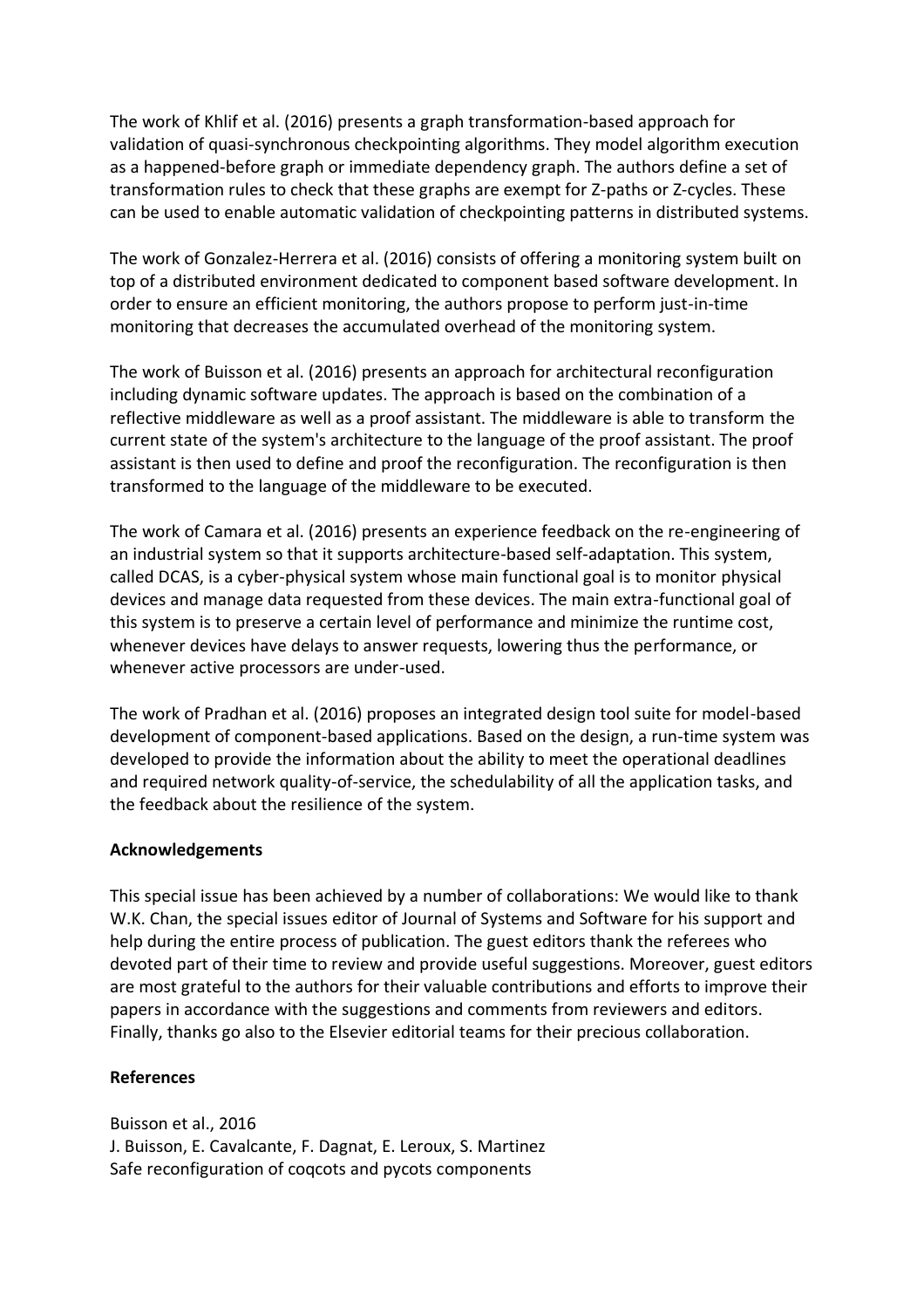Future Gener. Comput. Syst (2016)

Camara et al., 2016 J. Camara, P. Correia, R. De Lemos, D. Garlan, B.S. Pedro Gomes, R. Ventura Incorporating architecture-based self-adaptation into an adaptive industrial software system Future Gener. Comput. Syst (2016)

Chan et al., 2016 N.N. Chan, N. Nonsung, W. Gaaloul Service querying to support process variant development Future Gener. Comput. Syst (2016)

Djoudi et al., 2016 B. Djoudi, C. Bouanaka, N. Zeghib A formal framework for context- aware systems specification and verification Future Gener. Comput. Syst (2016)

Drira et al., 2014 K. Drira, S. Kallel, I. Bouassida Rodriguez Track report of adaptive and reconfigurable service-oriented and component-based applications and architectures (AROSA 2014) Proceedings of the Twenty Third IEEE International Conference on Enabling Technologies: Infrastructure for Collaborative Enterprises (WETICE), IEEE Computer Society (2014), pp. 21–  $22$ 

View Record in Scopus Durán and Salaün, 2016 F. Durán, G. Salaün Robust and reliable reconfiguration of cloud applications Future Gener. Comput. Syst (2016)

Gerostathopoulos et al., 2016

I. Gerostathopoulos, T. Bures, P. Hnetynka, J. Keznikl, M. Kit, F. Plasil, N. Plouzeau Self-adaptation in software-intensive cyber-physical systems: from system goals to architecture configurations Future Gener. Comput. Syst (2016)

Gonzalez-Herrera et al., 2016 I.Y. Gonzalez-Herrera, J. Bourcier, E. Daubert, W. Rudametkin, O. Barais, F. Fouquet, J. Jzquel, B. Baudry Scapegoat: spotting abnormal resource usage in component-based reconfigurable software systems Future Gener. Comput. Syst (2016)

Khlif et al., 2016 H. Khlif, H. Hadj Kacem, S.E. Pomares Hernandez, A. Hadj Kacem, C. Eichler, A.C. Simon